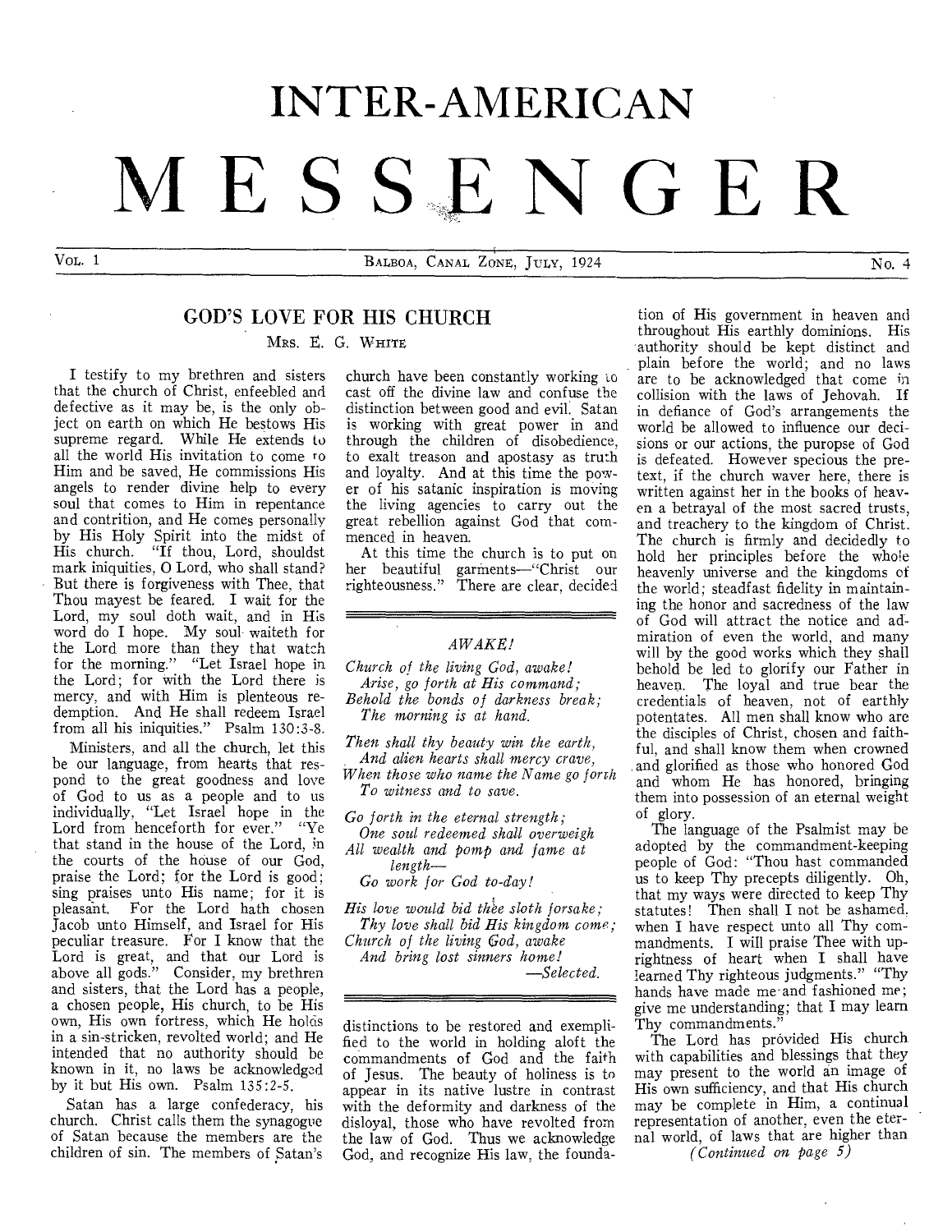# *PRESSING FORWARD UNITEDLY*

My heart was greatly cheered, and my faith in the early triumph of this message, which we all love so dearly, was materially strengthened by a recent visit to the Aztec and Antillian Unions. In each union the executive committee held its first meeting—the former at San Pedro Sula, Honduras, and the latter at Kingston, and Mandeville, Jamaica.

Careful study was given to every local field in each union with the purpose of strengthening the weak places, and of distributing the small force of laborers over as much of the field as possible. With the very limited number of workers at our command it hardly seemed possible to do more than hold the territory now occupied. In some places we must have additional help cr we shall subject the cause to the danger of serious loss.

Never have I seen men face tremendous tasks—tasks that are far beyond the power of man to compass—with braver hearts nor with greater courage than did the men carrying the heavy responsibilities of leadership in all these fields. In some of the missions the brethren are compelled to hazard their lives in traveling over their fields. It is not a question with them of convenience or comfort in travel, but of facing perils that are real, and that are ever present.

Through all the hardships of mission life in such fields the hearts of the brethren were cheerful. As we studied the promises of God no amount of personal danger could dampen their ardor or weaken, their courage and faith in the ever-present help, and the over-ruling providence of the great, the mighty God, who is leading His commandment-keeping people on to an early and glorious triumph. All hearts were knit more closely together than ever before; and we separated, each to return to his field of labor with the assurance that he would toil on, not alone, but in company with a host of other toilers whose hearts are beating in perfect sympathy with his and whose prayers are constantly ascending to the throne of God in his behalf.

Never have I seen greater confidence manifested in the simple truths of the Third Angel's Message just as they were given to us at the beginning of this great second advent movement. Repeatedly the brethren freely and unqualifiedly bore witness to their confidence in the divine leadership of God's remnant people, and in the absolute certainty of the triumph of this great movement just

as outlined in prophetic history, and as proclaimed by the pioneers.

Notwithstanding the slender line of workers stretching over these two union mission fields, with a population of about 30,000,000, the brethren resolved-to open up new fields, following as closely as possible in God's opening providences. This calls for larger offerings on the part, of God's people, and greater efforts to build up our training schools for the preparation of consecrated workers. Let us pray for the outpouring of the Holy Spirit in the latter rain, and let us pray especially that God may baptize with special power and wisdom those entrusted with the leadership of<br>His people. E. E. ANDROSS. E. E. ANDROSS.

# *NOTES A-FIELD*

÷.

It was a blessed pleasure to visit<br>orto Rico for the first time. This Porto Rico for the first time. little island teaming with people is covered with a net-work of good roads. It would seem that Porto Rico is one of the most thickly populated islands of the West Indies. The language is Spanish; but under the American occupancy, English is being acquired rapidly by the population, and no doubt, in a few years, English will be spoken as commonly as Spanish is to-day. Elder H. E. Baasch is superintending the work in an able manner, and is receiving the hearty cooperation of his many co-workers. We visited a few companies of believers and found among them the same love of the truth as abounds in other fields that I have visited.

A very interesting time was spent visiting a new company developed at Fajardo. I had the privilege of speaking on two ocasions to this company, and my interest in them was especially pleasing, because the entire company was developed by a colporteur who was located in the town to sell our literature and who was able under the blessing of God to find these precious souls and teach them the Third Angel's Message. Our colporteurs are doing a blessed work in all these fields where Catholicism and superstition reigns; and ofttimes it is only by the printed page that we can gain an entrance. I left the workers in Porto Rico of good courage, and planning to make 1924 the banner year.

Leaving Porto Rico, I took steamer for Puerto Plata on the northern coast of Santo Domingo where Pastor Elliott and G. D. Raff met me. From this place we went to Moca. Here I was pleased to become acquainted with Pastor C. N. Moulton who has labored for many years in the West Indies. The day following our arrival, we were compelled to continue our journey, going over-land across the desert to the Republic of Haiti. We were privileged to visit the churches at Cape Haitien and Port-au-Prince, and to spend some time at the school farm at Vaudriel.

Haiti is a very thickly populated country; but on every hand will be seen the destructive work of the revolutions. The people are for the most part very poor; and conditions are very primitive. Yet when they have heard this truth and have given themselves to God, they develop into very earnest, self-sacrificing Seventh-day Adventists. We, met a number of the young people working at the school farm, and their interest and devotion were very marked. The school is in its infancy and needs considerable equipment to enable it to function properly, and to carry on its work of developing character and in training our young people to be useful Christians, that they may act their part in carrying forward this gospel. We trust that it will be possible to strengthen the hands of Pastor Elliott and his associates so that they may carry out their plans to make this school a center from which workers may be trained and sent forth to all the French-speaking portions of our Division. S. E. KELLMAN.

# $\mathbf{r}$ *HARVEST INGATHERING SUCCESS*

While visiting Porto Rico, we were encouraged to note the enthusiasm with which the Harvest Ingathering Work was done by every one.

This year, the brethren in Porto Rico had a most excellent campaign. The superintendent organized all the workers into groups for soliciting purposes. These groups went from town to town, following a carefully devised plan, and worked steadily at the task of soliciting funds during the Harvest Ingathering campaign. As a result of this definite leadership and systematic planning, something like \$4,200 was gathered. When we remember that last year this field reported less than \$1,900 it will be seen that a gain of nearly \$2,500 was effected over last year. Time did not suffice for them to work the entire island, and the workers are all confident that next year Porto Rico will be able to report about \$6,000 for the Harvest Ingathering.

In 1923, Haiti gathered \$80.48 in their<br>gathering campaign. This year in Ingathering campaign. spite of the poverty of the people, and the financial crisis that prevails through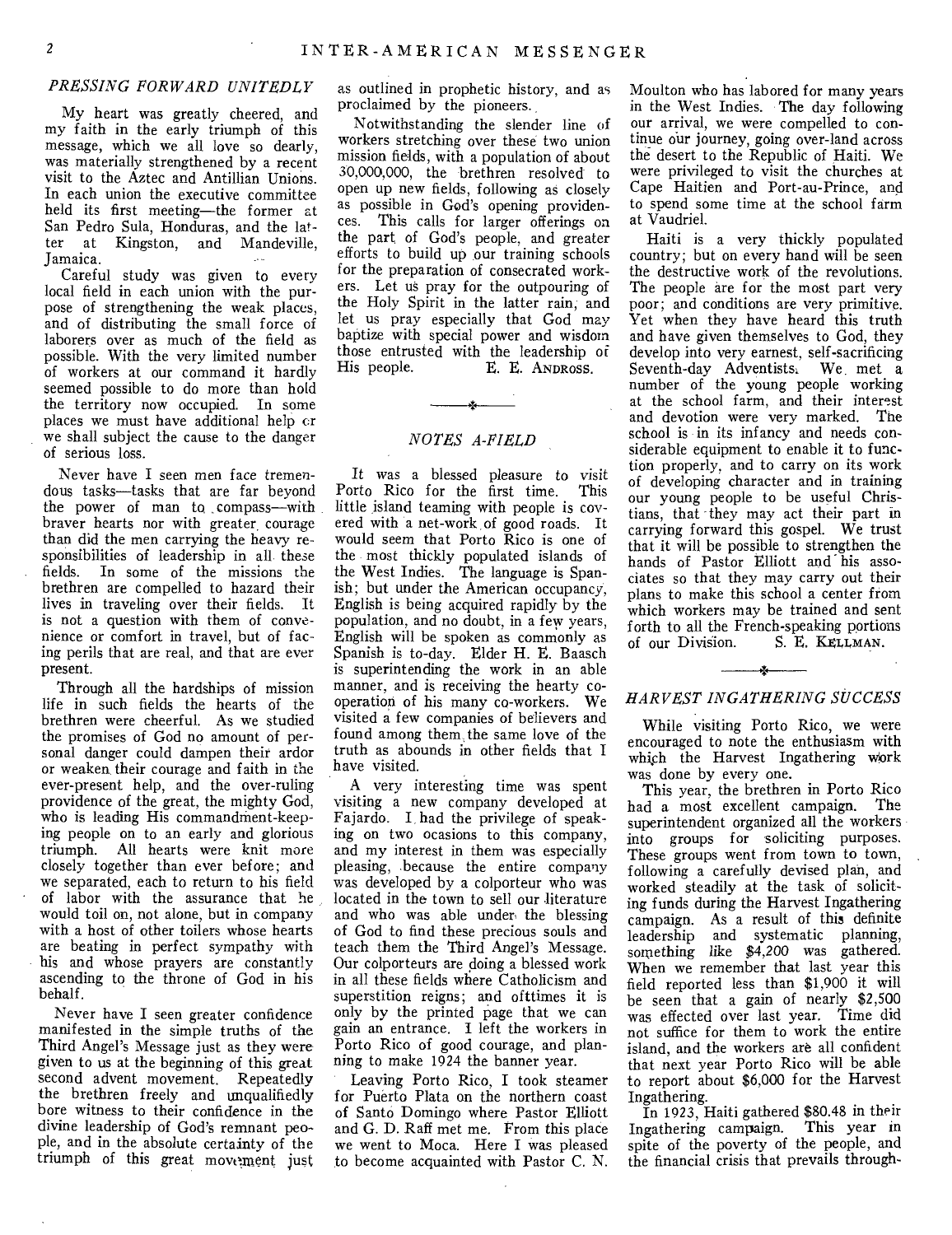out the island, the leaders planned to increase materially the results over former years. An effort has been made to instruct the workers and churches, who have never really taken hold of this work before, and thus far over \$500 has been gathered in actual cash. A beginning has been made; and although this is a very strong Catholic field, and determined opposition to our work is felt on every hand, the workers all feel encouraged, and believe that next year still better results will be seen. *S. E.* KELLMAN.

Antillian Union Mission  $J. A. LELAND$  - -  $Supt.$ A. P. CHRISTIANSEN - - *Secy.-Treas.*  G. D. RAFF - - *· Field Miss. Secy. Office Address:* Corrales 2-A, Havana, Cuba

#### *FROM PLACE TO PLACE*

On May 6, in company with Brother G. D. Raff, I left Havana for a trip of several months. Our first stop was at Bartle, Cuba, where our school for the Spanish speaking youth is located. This school has had a rather precarious existence for the last few years. Only a few students have been in attendance so that at times the faculty has been almost as large as the student body. This probably is due to the fact that no well directed effort has been put forth to secure a larger body of students, and no plan had been developed whereby worthy students may pay their way through. Long continued droughts have affected the crops on the school farm.

During our stay at the school, a board meeting was held; and a definite plan was laid for encouraging students' to take hold of the scholarship plan. Times are prosperous in Cuba, and we see no reason why several young people should not be able to make their scholarships for the coming year. A number have expressed their intention to do this, for which we are glad. We are aiming to put this school—as well as others in the Union—as nearly as possible on a selfsupporting basis.

We have been greatly encouraged over the friendly attitude of an English firm owning land adjoining our school farm. This firm has practically given the school 76 acres of land which was very essential to the economical opention of the school. This will make it possible for some of the young men to work part of their way through school. Another very encouraging offer comes

from a man who owns and operates the only large woodworking factory in Cuba. It represents an investment of \$25,000. This man has offered to turn this factory over to the school without the investment of a cent on the part of the school, He also offers to pay all expenses of operation and asks only to draw 50% of the net profits. The Mission Committee has asked that the proposition be submitted in writing for further study.

From Bartle, we went to Santiago de Cuba, where we waited several days for a boat to Haiti. Finally we decided to take one to the Dominican Republic. Arranging by cable for Pastor Elliott, superintendent of the Haitien mission, to meet us at Santiago, we took a narrow gauge train up to this place in the mountains. Not finding Pastor Elliott there, we decided to take an auto to another place. On the way, however, while our chauffeur was mending a tire, Brother Elliott drove up; and soon we were spinning back again over the road we had just come, for he was going on to meet Pastor S. E. Kellman, secretary-treasurer of the Inter-American Division. While waiting for his arrival, which was delayed about a week; we had several good meetings with the believers around Moca, where Brother C. N. Moulton has been laboring.

The next morning after Pastor Kellman's arrival, we started bright and early for Cape Haitien, where we arrived safely without any auto trouble. We found Sister Elliott and the boys in the school anxious because of the long delay. Pastor Kellman spent most of the time in Haiti auditing the books in the office. The boat schedule cut our visit in Haiti rather short. The only boat that would bring us to Jamaica in time for the meeting there would get us in ten days early. However, this only meant that we were face to face with the ever present problem of travel in this field. We were compelled to take the boat and the only boat—that would get us there in time. Pastor Elliott joined our group, and the four of us had a very pleasant trip from Haiti to Kingston, Jamaica, where we landed June 2.

Just after landing, Brother Raff went directly to Mandeville where he was to open a colporteur institute the next day. At this delightful place in the mountains our school is located; and here was held the very successful meetings which we greatly enjoyed. In Kingston we found Brother J. G. Pettey and his helpers hard at work in the conference office; and Elder W. J. Hurdon closing a very successful tent effort. He had been having as high as fifteen hundred out to his Sunday night services. A

goodly number • had taken their stand for the truth. • Before we left the island, plans were laid for erecting a new church building to accomodate this new company of about 65 believers, as the church we now have there is already filled to overflowing.

The scattered condition of the different fields in this Union make it necessary to lose much time in going from one field to another. The shipping is somewhat uncertain, and it seems to he difficult to get definite information in regard to the dates of sailing from one part to another. It is necessary to plan long ahead and to expect to lose many days waiting at different ports. But our work is extending so rapidly now that we find believers in most of the places where it is necessary to stop, so the time can be used to good advantage in counselling with them and helping them along the pathway of life.

J. A. LELAND.

# *THE HAITIEN SEMINARY*

The Haitien Seminary closed its third year April 27, 1924. The year had marked a number of improvements in the school which greatly encouraged both the teachers and the students. In fact the establishment and strengthening o; this institution is bringing new hope and courage to the entire membership of the Haitien Mission. For more than eighteen years, earnest believers have been giving themselves and their children to the Lord in Haiti; however, until three years ago we had no church school and no training school of any sort. With the light of the truth had come a longing for a better knowledge of how to live a practical Christian life. Many earnest prayers had ascended to the throne of our Father for help in this great need, and now that help is beginning to come, hearts are rejoicing everywhere. True, our school cannot begin to receive all who are anxious to come, for we haven't the room, equipment, or the teachers necessary. Neither are we properly equipped to carry forward the work with the present enrollment; but there is a beginning and we are happy, trusting the Lord for further help as He sees we need it.

The school has also been heralded far and wide among those not of our faith. Catholics and Protestants . alike, speak their approbation; and we have greater favor with the people and officials than ever before in the history of our work in this field. This institution represents the sort of education which the country needs most, and it is appreciated and approved on its merits. Every effort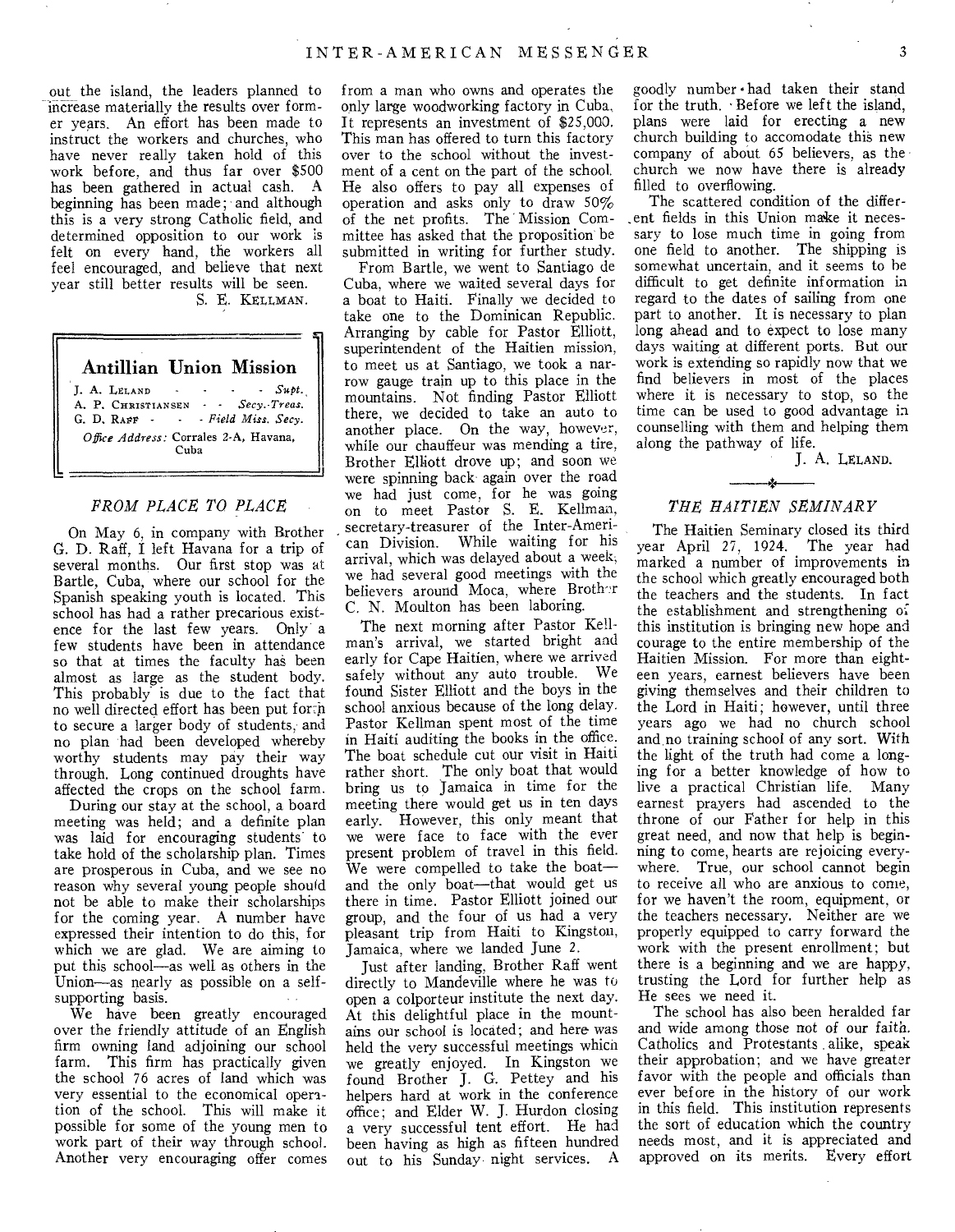is being made to conduct it after the plan given us by the servant of the Lord. The teachers and students do all the work connected with improvements to the property and this year it is planned to enter enthusiastically into an agricultural program.

The spiritual condition of the school is especially encouraging. The spirit of service for the Lord—and service, any time, anywhere—seems to fill each heart. Two students entirely strange to the faith were accepted at the opening of the last school year; and with the help of the Lord students and teachers were able to win these to a love for the truth. Both are very anxious .to return this coming year, and we hope during that term to witness their burial with the Lord in baptism.

We are hoping to be able to strengthen both our teaching force and equipment somewhat this year. Last year we were able to provide place for only 34 students. More than twice that number of select young people are earnestly pleading with us to be granted a place. We have only two teachers at present; we have no library, though some of our students are in the twelfth grade; no laboratory facilities; no agricultural equipment, no work shop, only a few tools. Our chapel is inadequate and we have no proper dormitories. Forward movements under such conditions are hard and require the best that is in us; yet we rejoice in sharing the burdens of this closing work with the rest •cf God's people. Though it is difficult to secure financial aid, we are not complaining or unhappy for we know Him in whom we have trusted for the finishing of His work in Haiti.

WALTER P. ELLIorr.

# Aztec Union Mission D. A. PARSONS - Supt.<br>M. R. BATTEE - Secv.-Treas.  $Secy.$ -Treas. Office Address: 4a. Querétaro No. 74, México, D. F., México.

## *OUR AZTEC UNION MEETING*

Our first committee meeting in the Aztec Union was held in San Pedro, Honduras, from May 22 to 30. There was a full attendance of the members of the committee together with a few of our workers in Honduras; and Pastor E. E. Andross, of the • Inter-American Division office, and Brother H. C. Kephart, who has charge of the Pacific Press branch in the Canal Zone.

First of all, our meeting was a real spiritual uplift to all the workers present. The most important feature was the daily study of the Bible and the Testimonies conducted by Pastor Andross. As he brought before us the real need of the human soul now to enable us to proclaim more fully the Sabbath message and emphasized that Christ will come in this generation, our workers were drawn close together and a mighty blessing came in upon us. Strong men wept, and gave their hearts anew to Christ. Sins were confessed and the Holy Spirit met with us and gave power to the quiet preaching of the Word. Never has the message seemed so clear: a new desire to be like the Holy One rested upon all. Our daily prayer was, "Teach us Thy ways and reveal to us Thy plans that we may follow Thee.' Our prayers were answered.

One of the, problems that received very careful study was the question of how we can best work for the millions of Indians in the Aztec Union who still remain untouched by the Third Angel's Message. The committee agreed to start among them a system of such schools as have been operated so successfully in the Lake Titicaca region. These can be operated with comparatively little expense; and we believe that they will add greatly to the number of those who are now rejoicing in the Blessed Hope in our great field. Plans were also laid for stronger church school work.

Prayerful study was given to the ministry—its needs and standards. And for help in this line, we are looking to our Union Training School at Mexico City with hopeful eyes. This school will be for - the training of workers and will accept none except those who enter to prepare themselves for some definite line of our organizd work. Here the faithful minister, book man, Bible worker, school teacher and office helpers will be trained for their special part and will be trained to be soul winners for the Master. They will be led daily to the Great Fountainhead, and His grace, His wisdom and His power will be their All in All. Only those who have been trained and who show a personal connection with the Saviour will be put into the field as conference workers.

There were also many other problems to wrestle with; and our hearts were filled with gratitude to God for leading us in all our deliberations. The departmental work received attention. Brother Kephart gave splendid help in the book work. We decided to place our literature work on a stronger footing. In fact, as a band of workers we left

that meeting determined to work as never before to build up all lines of work that each may fill its appointed place in the speedy finishing of the work in the Aztec Union.

Bound together anew in the bonds of brotherly love and confidence, the workers turned their faces toward home Friday morning, May 30, happy in the assurance of the triumph of the message and the coming of Christ in this gene-<br>ation  $\overrightarrow{D}$  A PARSONS D. A. PARSONS.

|                                                     | <b>Caribbean Union Mission</b> |  |  |  |
|-----------------------------------------------------|--------------------------------|--|--|--|
| W. E. BAXTER<br>C. E. KNIGHT                        | - Supt.<br>Secv. Treas.        |  |  |  |
| Office Address: Apartado 136, Caracas,<br>Venezuela |                                |  |  |  |

#### *AN APPEAL WITHOUT WORDS*

On Good Friday we were driving in the auto from Caracas to Valencia, a distance of about 90 miles. About half the way down is a place named San Mateo (St. Matthew). Just as we entered this place about 4 p. m., we saw a large procession coming down the main street. They were carrying on a float about 6 x 9 feet the life sized image of Christ in a coffin.

As there was no room to pass we turned up a side street thinking to go round by another way; but another procession came from that direction carrying a large cross surrounded with flowers and candles. As escape was cut off we stopped at the side of the street to wait until they would pass, but as they marched very slowly we had to wait some time. The company with the cross soon stopped and waited for the procession with the, coffin to join them. The "coffin procession" now turned the corner and came by our auto. At our side they set down the float to rest as . it was very heavy. Thus we got a splendid close-up view of it.

The float was more or less like a very large table. Around this was a heavy black curtain which hung almost to the ground to hide the men beneath, who were carrying it. They held up the curtains to get a little air as it was hot under there. In the center of this float on a little platform was placed the coffin containing the life sized wax figure of Christ. The coffin had glass sides so the figure could be distinctly seen, revealing the nail prints in the hands and feet, the spear thrust in his side, and where the crown of thorns had torn the brow. About and above the coffin in vases were many artificial flowers and burning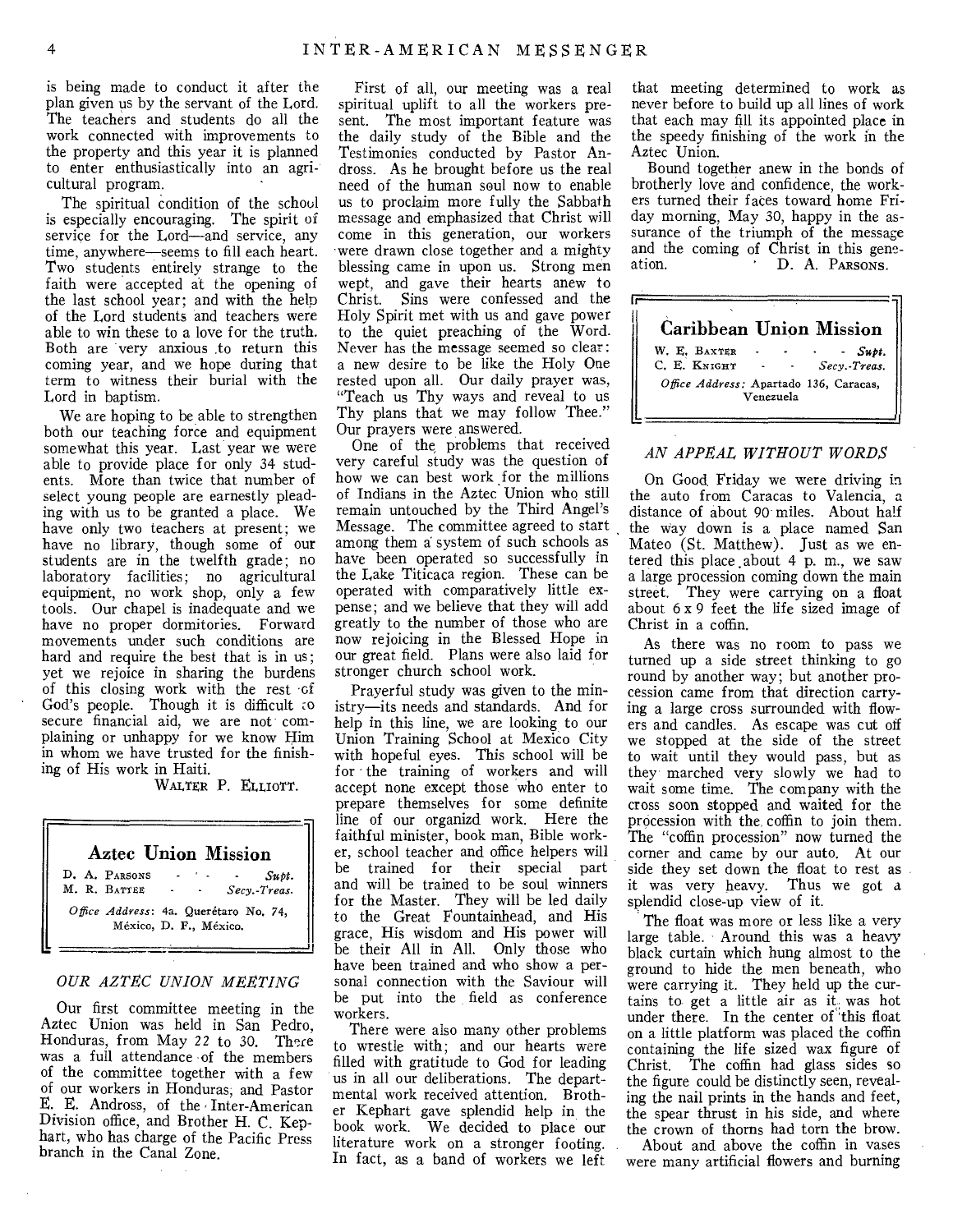candles as well as many other things for decorations. A flute and some violins played a doleful funeral dirge while several men with boards to which were hinged pieces of iron swung them about in such a way as to produce a clattering noise. The priest with his boy attendants went before, swinging a censer of burning incense.

I should judge that the entire village had turned out. There were men, women, and children. All were well dressed and many carried candles. The older women followed counting their beads and repeating prayers. One might think this would be an ignorant class; but not so. It was plain to see that many among them were educated and refined. I was informed that many are ashamed of these customs but as they are quite universally observed all join in them.

We are glad to say the truth of the Third Angel is finding the honest in heart in Venezuela, and calls for some one to teach the truth are continually coming to us from those who are seeking light. It is gratifying to hear the testimony of thanksgiving from many who have turned from such scenes as this to rejoice in the truth.

W: E. BAXTER.

# s. *WEST CARIBBEAN NOTES*

On returning to the office after an absence of nearly three months, I am pleased to report something about my trip.

From Colon on April the first I sailed in a small schooner to Bluefields, Nicaragua, where Brethren A. G. Nelson, and G. H. Nembhard joined me in a visit to Corn Island. During our stay on the island, we held meetings every night, and the interest increased steadily. The people there say we had the best attendance to a religious meeting that they ever witnessed.

From Corn Island, Brother Nelson accompanied me to Rio Grande, where services were also held with a good interest. On returning to Bluefields, a visit was made to Pearl Lagoon, then io the Bar of Rio Colorado. At the Bar of Rio Colorado, I found two Spanish sisters, young women who were driven from their home because they refused to continue in the Catholic church. Their father said that if they wished to be *masones* and go along with that heretic religion, they would have to leave home. So they had to leave. They were greatly pleased to see and hear of our conference work, not knowing that we had such an organization as the West Caribbean Conference; but they did know that

the Lord's Sabbath is the seventh day. So when I found them on that Sabbath day, they were keeping it.

Eight days from the time I left Bluefields, I arrived at Granada, a large city on the south-western shore of Lake Nicaragua. From there I passed on to Costa Rica. Aubrey Wright, our veteran and pioneer brother, and a sister whom I baptized in Lake Nicaragua, were rejoicing in the truth. There is good railroad service on the Pacific coast of Nicaragua. Spanish is the only language spoken; and there are within reach of the railroad 300,000 or more of these people with only two Adventists among them, and with no worker to teach them the truth.

At San Jose, Costa Rica, the work is prospering too. There another young woman, who has suffered persecution, has had to leave her home in order to obey the truth, and keep the commandments. She was beaten two or three times with a club which left her badly lacerated and scarred; but notwithstanding this persecution she remained a loyal Seventh-day Adventist. I had the privilege of baptizing her while up in San Jose. She like those other two Spanish sisters, chose "rather to suffer affliction with the people of God, than to enjoy the pleasures of sin for a season."

After visiting Limon, and Cahuita, Costa Rica, where we held services, I was glad to return home for a short time.

Traveling is difficult in most of those regions. On the boats there was no place but the deck to sleep on, and no food was served to the passengers. We had to carry all that we wanted to eat along with us for the entire trip from Bluefields to Granada. All the places where we have believers, meetings were held. The people not of our faith all seemed eager to hear. Our brethren were greatly encouraged as was manifested in the response to a call for a higher plane of life and a deeper consecration to God for the finishing of this W. R. POHLE.

# $\rightarrow$ *COMING OUT OF A STORM*

For the past two years, the work in Costa Rica has been like a good old ship, in a tremendous storm. We were almost blown away; and we lost some of our tacklings, but thank God, we are almost out of the storm, and although we still bear the marks of our encounter, our hearts are full of courage.

As in other places,, the devil through his agents, purporting to be reformers, deceived quite a number of our believers, pulled down one of our churches, and took charge of another. We are

glad to report, however, that at least seven from the church have returned; and in spite of our membership being less than heretofore, our tithes and offerings have gone up far beyond our expectations; hence we praise God, from the depths of our hearts.

Prior to the storm our membership in Port Limon was sixty four. We lost just about half. At the present time, however, we have reached fifty; and prospects are bright for more.

Our Sabbath school has gone far above anything known to the history of the work here. The offerings have doubled, in spite of our reduced membership. We need the Pilot now, as never before, for we are nearing port, and only He can steer us safely through the narrows into the Haven, where these storms will never invade. We are determined to be true and faithful until the good work is done and the Master<br>comes. LIN RASHFORD. LIN RASHFORD.

# *GOD'S LOVE FOR HIS CHURCH*

 $\frac{1}{2}$ 

#### *(Continued from page 1)*

earthly laws. His church is to be a temple built after the divine similitude; and the angelic architect has brought his golden measuring rod from heaven that every stone may be hewed and squared by the divine measurement, and polished to shine as an emblem of heaven, radiating in all directions the bright, clear beams of the Sun of Righteousness. The church is to be fed with manna from heaven, and to be kept under the sole guardianship of His grace. Clad in complete armour of light and righteousness she enters upon her final conflict. The dross, the worthless material, will be consumed, and the influence of the truth testifies to the world of its sanctifying, ennobling character.

"The Redeemer shall come to Zion, and unto them that turn from transgression in Jacob, saith the Lord. As for Me, this is My covenant with them, saith the Lord; My Spirit that is upon thee, and My word which I have put in thy mouth, shall not depart out of thy mouth." "Arise, shine; for thy Light *is*  come, and the glory of the Lord is risen upon thee. For, behold, the darkness shall cover the earth, and gross darkness the people; but the Lord shall arise upon thee, and His glory shall be seen upon thee. And the Gentiles shall come to thy light, and kings to the brightness of thy rising."

God has in training a people chosen, elect, precious. They were once the children of disobedience, disloyal to God. *(Continued on page 8)*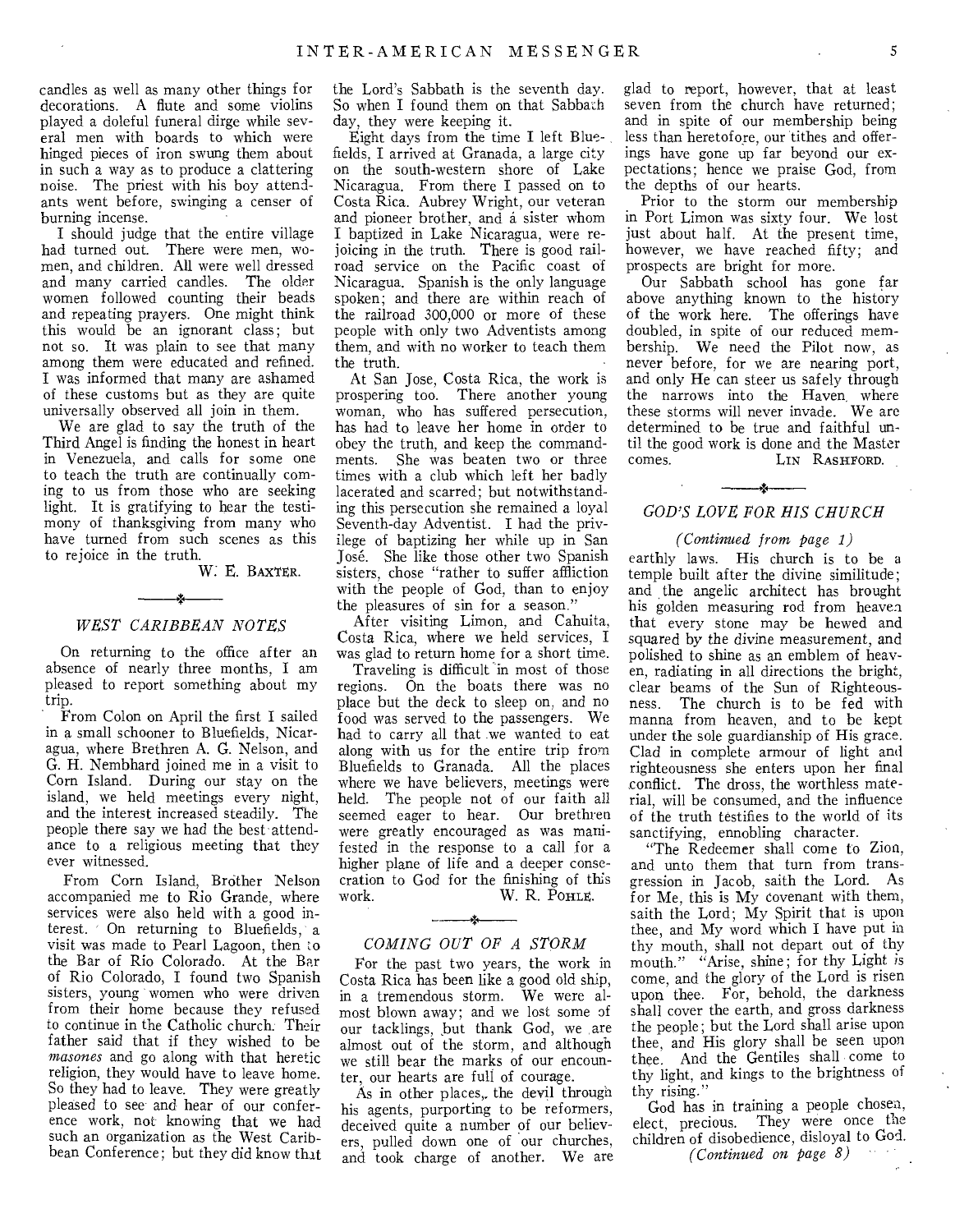# PUBLISHING DEPARTMENT

S. E. KELLMAN - *Publishing Department Secretary*, Inter-American Division H. C. KEPHART - *Manager*. Central Amer. Branch. Pacific Press Pub. Assn. - *Manager*, Central Amer. Branch, Pacific Press Pub. Assn.

#### *CENTRAL AMERICAN BRANCH, PACIFIC PRESS PUBLISHING ASSN. SALES REPORT,,BY UNIONS, JUNE, 1924*

|                                                                               | Subscription                                                   | Trade                                                   | Educa.<br>$\rightarrow$           | Tracts                                     | Total                                                             |
|-------------------------------------------------------------------------------|----------------------------------------------------------------|---------------------------------------------------------|-----------------------------------|--------------------------------------------|-------------------------------------------------------------------|
| Antillian Union<br>Aztec Union<br>Caribbean Union                             | 3,528.95<br>1,386.00<br>1,928.00                               | 223.90<br>74.05<br>91.70                                | 5.25<br>15.80                     | 6.00<br>23.50<br>6.50                      | 3,764.10<br>1.483.55<br>2,042.00                                  |
| Total for June, 1924<br>Total for June, 1923                                  | 6.842.95<br>15,705.05                                          | 389.65<br>546.05                                        | 21.05<br>49.95                    | 36.00<br>135.45                            | 7.289.65<br>16,436.50                                             |
| <i>LOSS</i>                                                                   | 8.862.10                                                       | 156.40                                                  | 28.90<br>si Arre                  | 99.45                                      | 9,146.85                                                          |
|                                                                               | SALES REPORT, JANUARY TO JUNE, 1924                            |                                                         |                                   |                                            |                                                                   |
| <b>Bahamas</b><br>Cuba<br>Dominicana<br>Harti<br>Tamaica<br>Porto Rico        | 260.00<br>10.769.55<br>1,601.00<br>61.60<br>1.768.10<br>970.50 | 44.40<br>693.40<br>30.00<br>.152.45<br>382,45<br>175.30 | 143.50<br>15.00<br>5.50<br>21.25  | 6.00<br>.95<br>17.50<br>15.00              | 453.90<br>11,478.90<br>1,631.00<br>237.05<br>2,171.80<br>1,160.80 |
| ANTILLIAN UNION                                                               | 15,430.75                                                      | 1,478.00                                                | 185.25                            | 39.45                                      | 17.133.45                                                         |
| Guatemala<br>Honduras<br>Mexico<br>Salvador<br>AZTEC UNION                    | 1.098.55<br>1,154.20<br>3,395.25<br>3.006.00<br>8.654.00       | 48.50<br>421.05<br>326.95<br>140.30<br>936.80           | 93.50<br>28.20<br>39.55<br>161.25 | 64.90<br>40.25<br>12.45<br>25.50<br>143.10 | 1,211.95<br>1,709,00<br>3,762.85<br>3,211.35<br>9.895.15          |
| Colombia<br>South Caribbean<br>Venezuela<br>West Caribbean<br>CARIBBEAN UNION | 2.759.50<br>3,166.45<br>157.35<br>3,092.50<br>9,175.80         | 88.95<br>440.00<br>190.15<br>318.30<br>1,037.40         | 8.10<br>3.10<br>138.00<br>149.20  | 2.95<br>8.50<br>11.25<br>30.05<br>52.75    | 2,851.40<br>3,623.05<br>361.85<br>3,578.85<br>10,415.15           |
| Total Sales, 1924<br>Total Sales, 1923                                        | 33,260,55<br>74,763,60                                         | 3,452,20<br>4,645.10                                    | 495.70<br>754.30                  | 235.30<br>384.20                           | 37,443,75<br>80,547.20                                            |
| <i>LOSS</i>                                                                   | 41,503.05                                                      | 1,192.90                                                | 258.60                            | 148.90                                     | 43.103.45                                                         |

### *GETTING ACQUAINTED WITH VENEZUELA*

In developing the colporteur work 'n Venezuela, Brother F. W. Steeves, who recently took charge of the field work in that republic, has been having varied experiences. We quote the following paragraphs from his latest letter:

"After my trip to Puerto Cabello, I made a trip over to the east of Caracas to help the brother who is working with *Guia Prdctico.* I had a very interesting trip, and we had fine success selling in several small villages, also among the cocoa growers. One part was not so interesting, when I was going through it at least, and that was spending two days in jail. I believe that the "beast wanted to make us a little trouble. I did not have my passport, as I have never carried it traveling in the interior of these countries. After much walking we came down to a little port on the sea, where I wanted to take a sail boat back to La Guaira; but they would not let

me sail without a passport. I went to see the *jefe civil* about getting permission, and after going several times at his order, he locked us up, saying that he had orders to lock us up while they investigated the publishing house we were working for. They searched our baggage, took our knives and razors, and kept us guarded with armed negroes. I did not feel much like taking it peaceably, but I thought it was the best thing to do, and if possible get my come-back afterwards.

"When they released us they gave me permission to sail, but when I got to La Guaira they said the paper was not worth anything, and they would not let me land. I remained on a little sailing vessel in the harbour for over twentyfour hours, until Elder Baxter came down and got me off.

"My last trip was to the west, where I went to help my man working with *Patriarcas.* I went about two hundred miles, mostly by auto. They have many good roads for auto here, making it easy

for me to get around to help my canvassers. I got a glimpse of the *Marcos*  and the great stretches of roads that run through the interior. We visited the capital of the state of Lara, and with the blessing of the Lord we were successful in taking orders for forty-five *Patriarcas,* besides many sets of the small books. Truly we must say it is a grand work when so many beautiful, large books like *Patriarchs* con be put into the hands of these Catholic people. We must thank the Lord for such a wonderful' means of getting our truth before the people. I have had one report from this man since I left him, and he is still doing fine.

"We like it very well here and can see great prospects for the future of the literature work in Venezuela. We want to get several more good men in the field as soon as possible. Since the Convention has been postponed, I will plan to go over to the Andes and the Maracaibo district to get some more work started before long."

# محد *ALL-AROUND RELIEF MEASURE*

The publishing house, a tract society, several churches, and a number of individuals have benefitted from a recent announcement that a stock of certain small books which have been on the market for a long time were obtainable at a special bargain price if the entire stock were to be called for.

The South Caribbean Tract Society called for all of our stock of one of these books. Now we have an interesting note from Miss Edmed, the secretary, explaining the use to which these books were put. The books were distributed among some of the churches that were in debt to the tract society, for a very determined effort has been put forth to get every church free from debt. The members manifested a splendid spirit of co-operation in handling this relief book. They sold the books at a slight reduction from the regular price, many turning in the entire profit for this purpose, and all the gain on the sale of such books was placed to the credit of their old debts. The debts are being reduced as a result.

The publishing house is pleased to have its shelves cleared of books for which the demand has become very small. The tract society succeeds in reducing and cancelling some old accounts. Church members appreciate the opportunity to get the burden of debt wiped out, and many good books, containing a valuable message of truth, are circulated far and near. Thus relief has come all along the line.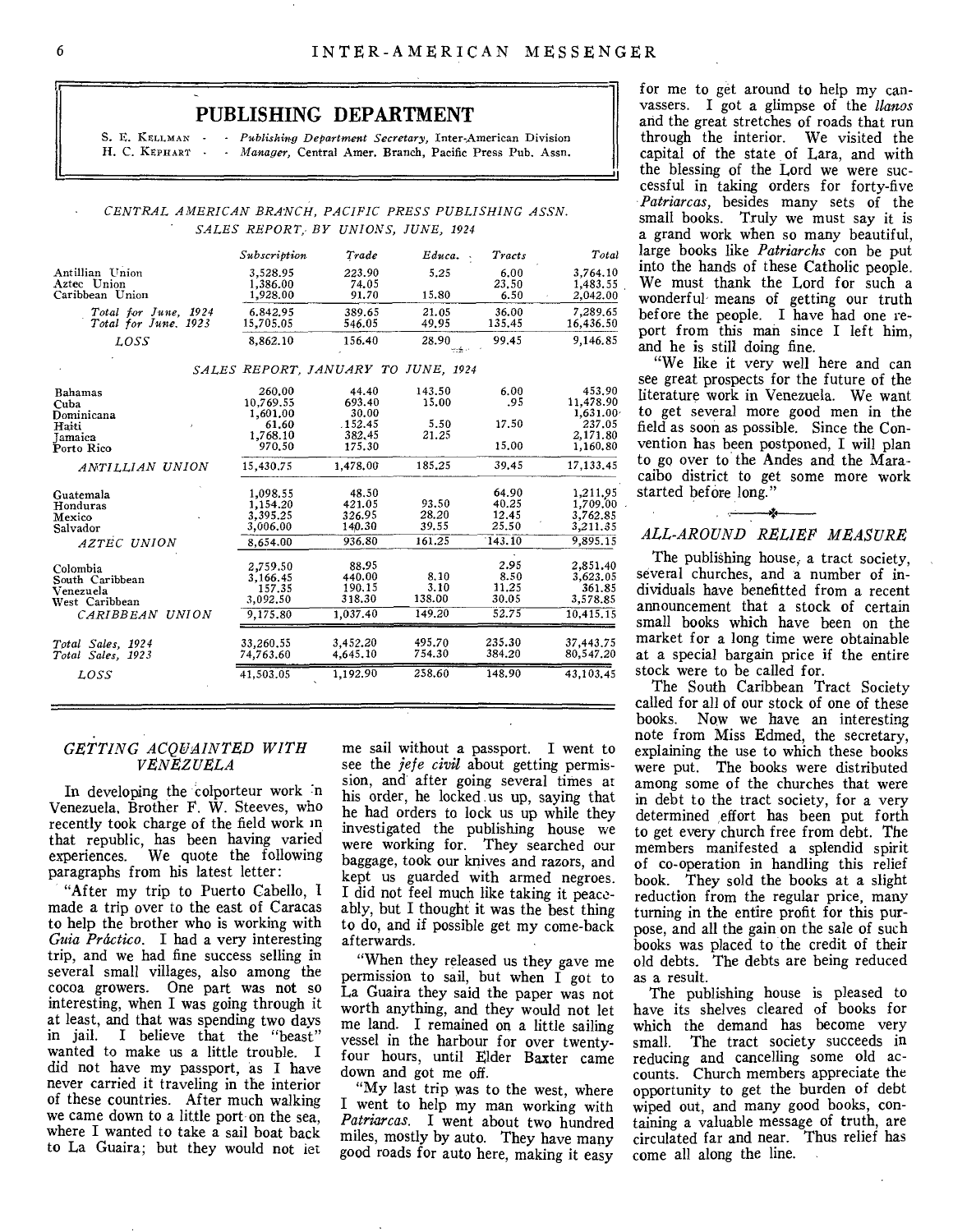### *THE SIX MONTHS' SALES REPORT TWO VIEWS OF A RAINY DAY NOTES FROM THE PRESS*

Readers of the MESSENGER will take interest in the report of book sales, appearing in this issue, regardless of the fact that the report does not very favorably compare with the sales for the corresponding portion of 1923. This year's six months' total of \$37,000 is not quite one-half the total sales from January to June of last year.

The report represents a fairly strong argument in favor of keeping our conferences and mission fields manned with colporteur leaders. With scarcely an exception those fields having field secretaries are handling literature in as large quantities this year as last, while most of the fields that are temporarily without such leadership contribute very large to the decrease in book business.

Since our literature is a very effective means of preaching the gospel, we want to see greater impetus given to this department of the work in Inter-America. We believe all will unite with us in praying that suitable leaders may be found to direct the efforts of our cofporteurs, and that the army of colporteurs may be strengthened and increased.

# *MAGAZINE CIRCULATION*

 $\overline{a}$ 

There will be no *El Centinela* for general sale for the month of August. This year's Ingathering magazine bears the August date. Those who are selling single copies of the Spanish magazine will not receive August papers for that purpose, therefore. We aim to have the September issue ready to send out by August 10, and in the meantime we can supply more July papers for those who are anxious to get papers earlier than that. Subscribers will of course receive the August issue.

Special announcements, describing the leading contents of the September issue, will be sent out soon. We look for some large increases in the standing orders, and for steady growth of the circulation in succeeding months.

The report of the circulation for June appears below. It shows the smallest rate of gain over the issues for the previous year of any number thus far ia 1924. This is not because the circulation of the June magazine was smaller than ordinary, but because the circulation a year ago suddenly expanded. It would be a fine thing to make similar expansion now, increasing the total circulation to not less than 20,000. Are you interested in reaching such a goal? A good, united pull at this time will make a very agreeable change in the totals of the circulation report. Let's all pull for 20,000!

Two boys were partners in canvassing and were about twenty-five miles apart on this rainy day. One wrote to the Field Secretary as follows:

"I have been- having bum luck here in this country and am not very well satisfied with the territory. I would like to have you come over at your earliest convenience and see what the trouble is. It snows and rains half the time and the roads are not passable the other half. This is 10 A. M. Thursday morning and I have been here since last night waiting for a snow storm to subside.'

*"EL CENTINELA" CIRCULATION,* 

| JUNE, 1924                         |             |      |  |  |  |
|------------------------------------|-------------|------|--|--|--|
| Cuba                               | 5775<br>301 |      |  |  |  |
| Dominicana<br>Porto Rico           | 608         |      |  |  |  |
| Antillian Union                    | 6685        |      |  |  |  |
| Colombia                           | 1447        |      |  |  |  |
| South Caribbean                    | 7           |      |  |  |  |
| Venezuela                          | 544         |      |  |  |  |
| West Caribbean                     | 412         |      |  |  |  |
| Caribbean Union                    | 2410        |      |  |  |  |
| Guatemala                          | 203         |      |  |  |  |
| Honduras                           | 72          |      |  |  |  |
| Mexico                             | 1798        |      |  |  |  |
| Salvador                           | 552         |      |  |  |  |
| Aztec Union                        |             | 2625 |  |  |  |
| Arizona                            | 71          |      |  |  |  |
| California                         | 407         |      |  |  |  |
| Colorado                           | 36          |      |  |  |  |
| Florida                            | 20<br>25    |      |  |  |  |
| Iowa.<br>New Mexico                | 8           |      |  |  |  |
| Texas                              | 659         |      |  |  |  |
| Miscellaneous                      | 30          |      |  |  |  |
| <b>United States</b>               |             | 1256 |  |  |  |
| Philippines                        |             | 58   |  |  |  |
| Foreign, Misc.                     |             | 24   |  |  |  |
| <i>TOTAL CIRCULATION</i><br>13,058 |             |      |  |  |  |
| Circulation, June 1923             | 10,610      |      |  |  |  |
| $_{GAIN}$                          | 2,448       |      |  |  |  |
| Rate of Gain                       |             | 23%  |  |  |  |

Of the same day the other wrote: "Everything is going fine. I have a report of \$102.50 to send in this week. It rained and snowed all day Thursday. Two or three inches of snow on the ground in the morning. Had to leave my bike and come back and get it. I put one over the devil that time as I took \$24.00 worth of orders before dinner regardless of the weather. Was just soaked all day."

Brother A. I. Torres, formerly connected with the training school at Siguatepeque, Honduras, reached Cristobal the 29th of June, to connect with the publishing house. He has gone into the editorial rooms, to assist Brother E. R. Johnson in translating work and general editorial duties. We have been facing the need for additional help for many months, and are very thankful that Brother Torres was released by the Aztec Union Mission to join the staff of workers in the publishing house.

Work is progressing nicely on the Spanish Harvest Ingathering magazine for this year. We expect to send out a large portion of the Ingathering edition before the close of July. Orders are coming in by every mail, and we expect the total requirements for this year's Ingathering effort in the Spanish portions of Inter-America and the States will be greater than ever before. The cover, similar to the cover on the English edition prepared at Nashville, is a very fine piece of work, and the entire issue will be the finest we have ever had for our Spanish territory. We hope the paper will contribute toward a very successful Ingathering campaign. Our Jubilee year ought to be a banner year.

Word comes to us of the appointment of new leaders for field and office work. We rejoice to learn that some of the vacancies will likely be filled soon. We hope all the men needed for literature work may be supplied, and that the Convention we had planned to hold here this month may come at a suitable time for all the field, and that it will bring together the strongest group of field missionary and tract society secretaries we have ever had in this part of the world.

Recent visitors at the office, aside from Elder and Mrs. Andross, Elders S. E. Kellman, J. A. Leland, and D. A. Parsons, and Prof. W. H. Wineland, all of whom arrived from Jamaica on the second instant, and Elder B. E. Beddoe, from Washington, D. C., were: Brother Fred Brower, returning to the States for a short time, after a term of colporteur service in Colombia; Dr. Charles Campbell, from Loma Linda, on his way to Colombia, where he is investigating some openings for medical work; Elder and Mrs. E. H. Wilcox, on furlough to the States after several years of service in the Inca Union, and Elder M. E. Kern, on his way home from a tour of South America. We were glad to greet all these workers.